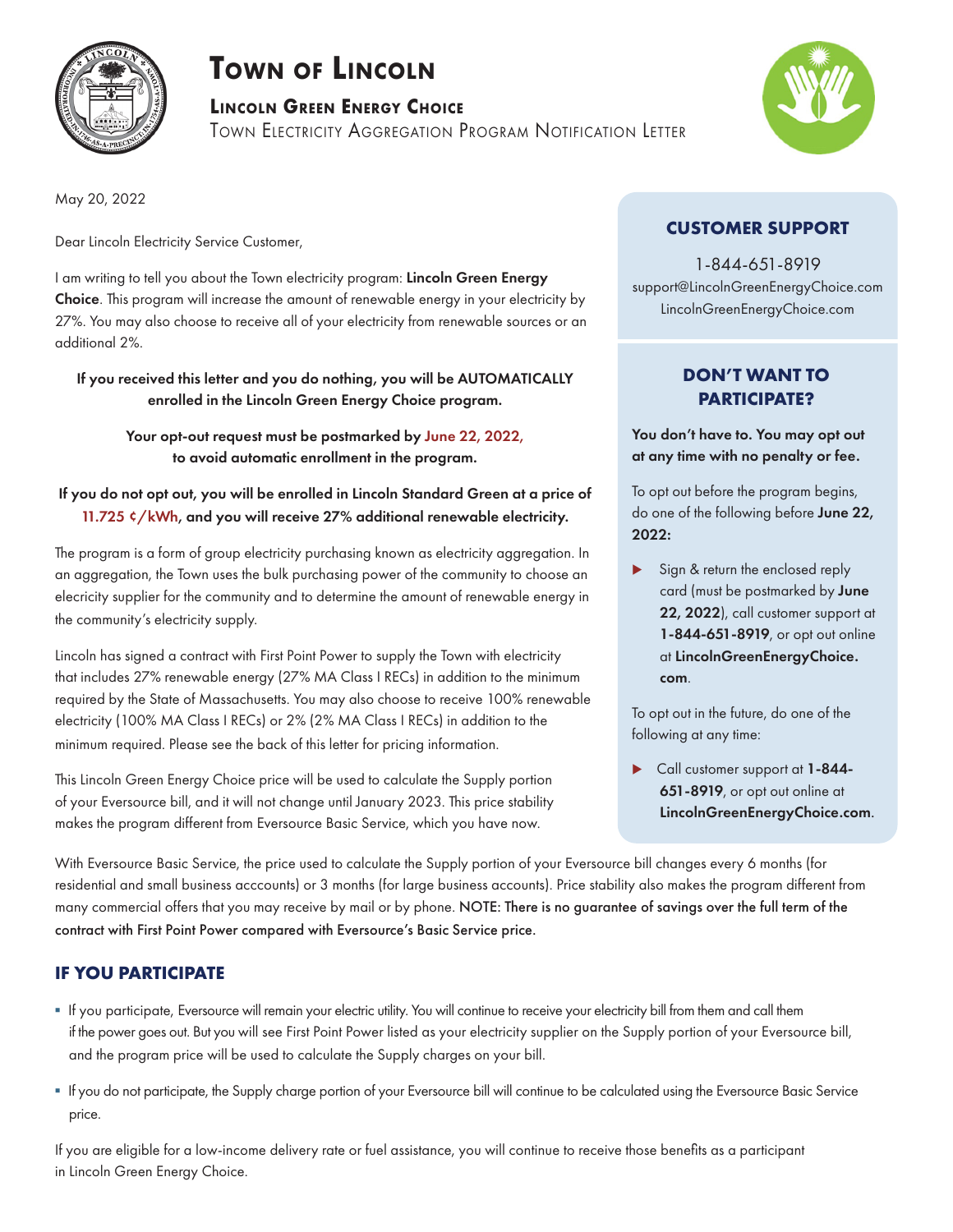## **PROGRAM OPTIONS & PRICING**

- **. If you do nothing, you will be automatically enrolled in Lincoln Standard Green,** which provides a total of 47% of your electricity from premium renewable sources in New England (47% MA Class I RECs).
- " To receive all of your electricity from renewable sources (100% MA Class I RECs), choose Lincoln 100% Green.
- " To receive 22% of your electricity from premium renewable sources in New England (22% MA Class I RECs), choose Lincoln Basic.

#### To choose Lincoln 100% Green or Lincoln Basic, visit LincolnGreenEnergyChoice.com or call customer support: 1-844-651-8919. To learn about MA Class I RECs, visit https://www.mass.gov/service-details/program-summaries.

If you opt out, you will remain on the Eversource Basic Service price. You may opt out now, before being enrolled, or you may participate and opt out later. You may opt out at any time with no fee or penalty. Please see the front for how to opt out.

|                                | Lincoln Green Energy Choice program options:                                                                                                                | If you opt out:                                                                                                                                              |                                                                                                                                                            |                                                                                                                                                        |
|--------------------------------|-------------------------------------------------------------------------------------------------------------------------------------------------------------|--------------------------------------------------------------------------------------------------------------------------------------------------------------|------------------------------------------------------------------------------------------------------------------------------------------------------------|--------------------------------------------------------------------------------------------------------------------------------------------------------|
|                                | <b>Lincoln Standard</b><br><b>Green (Default)</b>                                                                                                           | Lincoln 100% Green<br>(Option)                                                                                                                               | <b>Lincoln Basic</b><br>(Option)                                                                                                                           | <b>Eversource</b><br><b>Basic Service***</b>                                                                                                           |
| Renewable<br>Energy<br>Content | 47% from premium<br>renewable sources in<br>New England: 27% MA<br>Class I RECs added by<br>Lincoln in addition to<br>the 20% minimum state<br>requirement. | 100% from premium<br>renewable sources in<br>New England: 80% MA<br>Class I RECs added by<br>Lincoln in addition to<br>the 20% minimum state<br>requirement. | 22% from premium<br>renewable sources in<br>New England: 2% MA<br>Class I RECs added by<br>Lincoln in addition to<br>the 20% minimum state<br>requirement. | Meets minimum state renewable<br>electricity requirements, including<br>20% MA Class I RECs                                                            |
| Residential                    | 11.725 ¢/kWh*                                                                                                                                               | 14.043 ¢/kWh*                                                                                                                                                | 10.651 ¢/kWh*                                                                                                                                              | 15.764 ¢/kWh                                                                                                                                           |
| <b>Small Business</b>          | 11.725 ¢/kWh*                                                                                                                                               | 14.043 ¢/kWh*                                                                                                                                                | 10.651 ¢/kWh*                                                                                                                                              | 14.761 ¢/kWh                                                                                                                                           |
| Large Business                 | 11.725 ¢/kWh*                                                                                                                                               | 14.043 ¢/kWh*                                                                                                                                                | 10.651 ¢/kWh*                                                                                                                                              | 10.865 ¢/kWh                                                                                                                                           |
| Price Period                   | Enrollment-<br>January 2023 meter read                                                                                                                      | Enrollment-<br>January 2023 meter read                                                                                                                       | Enrollment-<br>January 2023 meter read                                                                                                                     | January 1, 2022 - June 30,<br>2022, for residential and small<br>business accounts. April 1,<br>2022 - June 30, 2022, for large<br>business accounts** |

Program prices include a \$0.001/kWh administration fee. Program prices could increase as a result of a change in law that results in a direct, material increase in costs during the term of the electric supply agreement.

\*\* The Eversource fixed Basic Service prices change every 6 months for residential and small business accounts and every 3 months for large business accounts. They will next change on July 1, 2022, for residential, small business accounts, and large business accounts.

Exit terms for Eversource Basic Service: No penalty charge. However, large C&I (rates G-3, T-2, and WR) and street lighting customers on the fixed price Basic Service option may receive a billing adjustment, which may be either a credit or a charge.

# **FREQUENTLY ASKED QUESTIONS**

**I have signed my own contract with an electricity supplier. Will I be automatically enrolled?** If you have your own contract with an electricity supplier, you should not have received this letter. However, if you did receive this letter and you already have an electricity supply contract that you wish to retain, you must opt out of this program. If you do not opt out, your current electricity supply contract may be cancelled, and you may be charged an early termination fee by your existing electricity supplier.

**I have a tax exempt account. How can I retain my account's tax-exempt status?** Taxes will be billed as part of the program's power supply charge. Customers are responsible for identifying and requesting an exemption from the collection of any tax by providing appropriate tax exemption documentation to First Point Power. Visit LincolnGreenEnergyChoice.com for information on where to submit your documentation.

If you have any additional questions, please visit LincolnGreenEnergyChoice.com, and do not hesitate to contact customer support at support@LincolnGreenEnergyChoice.com or 1-844-651-8919. Our Town consultants will be happy to help you.

Timothy S. Higgins Town Administrator